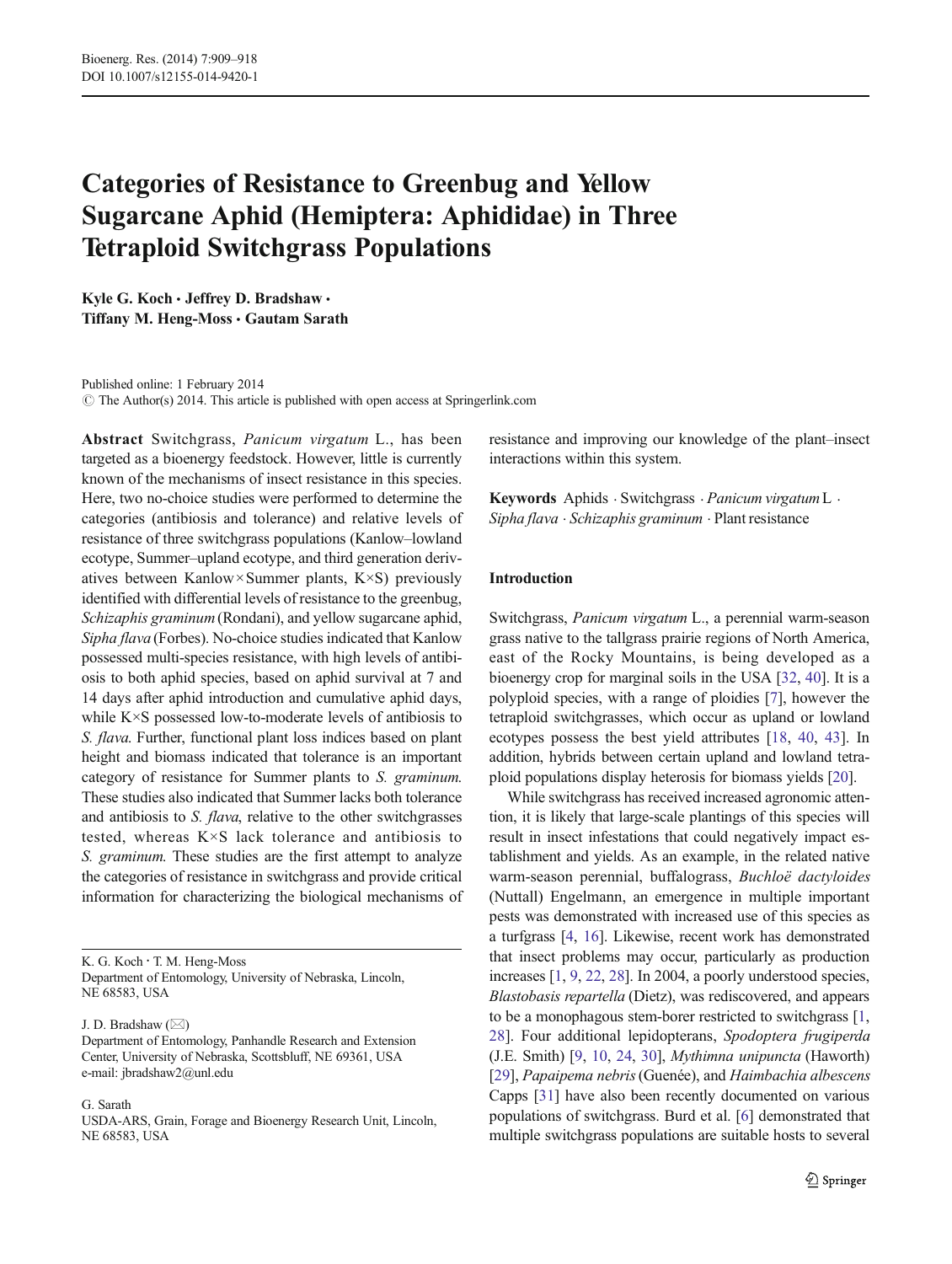important cereal aphids including: Schizaphis graminum (Rondani) (greenbug), Rhopalosiphum padi (L.) (bird-cherry oat aphid), Rhopalosiphum maidis (Fitch) (corn leaf aphid), and Sipha flava (Forbes) (yellow sugarcane aphid). Additionally, other important insect pests have been more incidentally documented in association with switchgrass, including grass-hoppers (Acrididae) [\[27](#page-9-0), [38\]](#page-9-0). As a result, the prevalence of those and other potential pests in switchgrass may increase as the agricultural landscape changes to accommodate increased production of bioenergy feedstocks [\[5](#page-8-0), [22\]](#page-8-0).

One of the most effective and sustainable strategies for controlling insect pests has been the development of insect-resistant plants. According to Smith [[34,](#page-9-0) [35](#page-9-0)], hundreds of insect-resistant cultivars are currently grown in the USA, offering substantial economic and environmental benefits. Insect-resistant plants provide an attractive pest management strategy by reducing insecticide application, resulting in the reduction of input costs and harsh chemicals in the environment. Further, plant resistance may improve the efficiency of insect biological control agents, synergizing the interactions between the insectresistant plants and natural enemies by decreasing the vigor of the insect pest [\[34](#page-9-0), [35](#page-9-0)]. Dowd and Johnson [[9\]](#page-8-0) noted that the apparent lack of insect pest problems in switchgrass suggested that insect resistance genes are present. Differential resistance has been documented among switchgrass populations to potential insect pests including, S. frugiperda [\[9](#page-8-0), [10\]](#page-8-0), as well as S. flava and S. graminum [[19\]](#page-8-0). Further, Dowd et al. [[10\]](#page-8-0) were able show that multiple resistance mechanisms may be at work; however, the categories and relative levels of resistance being expressed among these populations have remained undocumented.

Antibiosis, antixenosis, and tolerance are important categories of resistance and have all been used as tactics for integrated pest management. Insect-resistant switchgrasses may effectively contribute to pest management strategies by negatively affecting the pest insect's biology (antibiosis), behavior (antixenosis), and/or by tolerating or repairing (tolerance) the injury resulting from the insect pest. Identifying these categories is critical for characterizing the biological mechanisms of resistance and improving our knowledge of the plant–insect interactions within this system. The objective of this research was to characterize the categories (antibiosis and tolerance) and relative levels of antibiosis and tolerance of selected tetraploid switchgrass populations to two potential aphid pests (S. flava and S. graminum).

### Materials and Methods

Plant Material Two no-choice studies were performed to evaluate the categories and relative levels of antibiosis and tolerance of three switchgrass populations: Kanlow (lowland cultivar), Summer (upland cultivar) [\[3](#page-8-0), [39\]](#page-9-0), and a third generation stabilized population of plants, hereafter referred to as K×S, originally derived by intermating Kanlow (male) and Summer (female) plants to produce hybrids [[20](#page-8-0), [39\]](#page-9-0). Seeds for all populations were provided by Dr. Kenneth Vogel (USDA-ARS, Grain, Forage, and Bioenergy Research Unit, Lincoln, Nebraska).

Plants were grown to the V-1 stage [\[23\]](#page-8-0) in Cone-tainers essentially as described earlier [\[19](#page-8-0)]. Each Cone-tainer had a single plant. Cone-tainers were placed in 7 by 14 cone-tainer trays and maintained in a greenhouse at  $25\pm7$  °C with the lighting augmented by 400-W Metal Halide lamps to produce a photoperiod of 16:8 (L:D) hours. After emergence, plants were thinned down to one plant per cone-tainer. Plants were fertilized every 2 weeks with a soluble (20:10:20 N/P/K) fertilizer.

Insect Colonies The switchgrasses were evaluated for the categories of resistance to S. flava and S. graminum (biotype I). Aphid colonies were obtained from Dr. John D. Burd, USDA-ARS in Stillwater, Oklahoma. The S. flava colony was maintained on a continuous supply of 'Haxby' barley plants, while S. graminum was maintained on a susceptible sorghum cultivar 'BCK60'. Both colonies were maintained in the greenhouse at  $25\pm7$  °C and 16:8 (L/D) hours within clear plastic cages, approximately 12.5 cm diameter and ventilated with organdy fabric. Attempts were made to condition aphids on the same switchgrass population and developmental stage they were to be tested on for at least 1 week; however, efforts to condition enough of either aphid species on Kanlow were unsuccessful. As a result, all aphids were conditioned for at least 1 week prior to the beginning of each study on Summer, which had preliminarily been identified as the susceptible population [\[19](#page-8-0)], in the V-1 stage.

Category Studies Two non-choice studies were performed to identify the presence of antibiosis and/or tolerance in three switchgrass populations (Summer, Kanlow, and  $K \times S$ ) to S. graminum, biotype I (study 1) and S. flava (study 2). In each study, the susceptible sorghum BCK60, was included as a control (in a similar developmental stage), to provide a wellknown standard for both aphids. The experimental design for both studies was a completely randomized design with a 3 by 4 factorial (three levels of aphid infestation and three switchgrass populations, plus sorghum) and ten replications. At the onset of both experiments, plants within a population were placed into groups of three according to similar height and quality. Plants within the group were then randomly assigned an infestation level of 0, 5, or 10 aphids. This provided an uninfested control (0), a low infest level (5), and a high infest level (10). The corresponding number of apterous, adult aphids was transferred to each plant with a fine paintbrush and then caged with tubular plastic cages (4 cm diameter by 46 cm height) with vents covered with organdy fabric to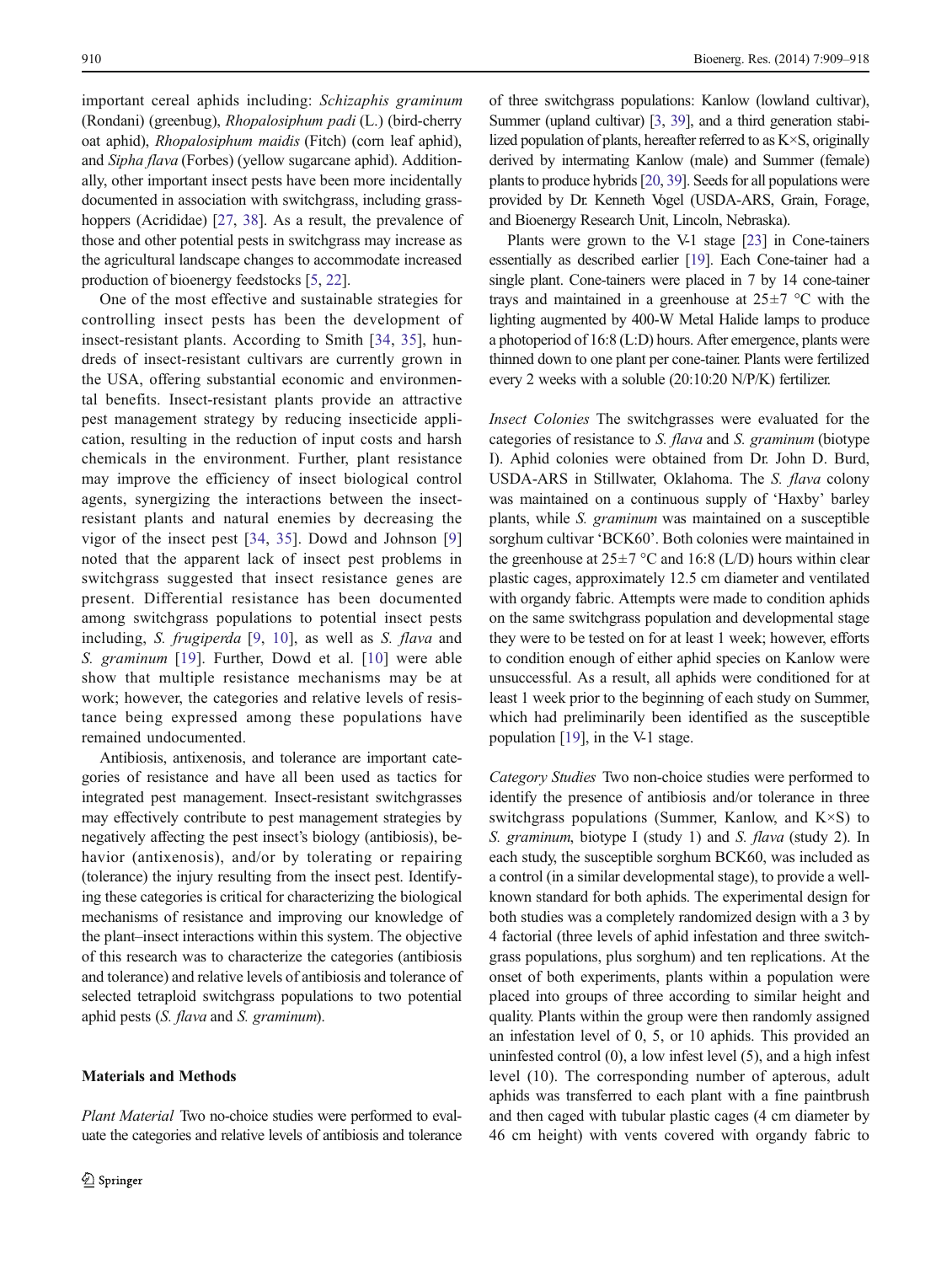confine the aphids. After aphid introduction, plants were maintained in a greenhouse at  $25\pm7$  °C and 16:8 (L/D) hours.

Tolerance Evaluation Plants were rated for aphid damage twice a week by using a visual damage rating on a 1–5 scale. Damage ratings served as a visual assessment of the injury sustained by the plant from aphid feeding [\[37\]](#page-9-0). The damage rating scale was adopted from Heng-Moss et al. [\[16\]](#page-8-0), where  $1=10\%$  or less of the leaf area damaged;  $2=11-30\%$  of the leaf area damaged;  $3=31-50$  % of the leaf area damaged;  $4=$ 51–70 % of the leaf area damaged; and 5=71 % or more of the leaf area damaged and the plant near death. Plant damage was characterized by chlorosis, a reddish discoloration, or

 $FPLI_{(biomass)} = 1 - \left(\frac{biomass\ of\ infected\ plant}{biomass\ of\ control\ plant}\right) \times \left(1 - \frac{\ damage\ rating}{5}\right) \times 100$  $FPLI_{(height)} = 1 - \left(\frac{\text{height of infected plant}}{\text{height of control plant}}\right) \times \left(1 - \frac{\text{damage rating}}{5}\right) \times 100$ 

In both FPLIs, lower values indicate the presence of tolerance, while higher values indicate a lack of tolerance.

Antibiosis Evaluation The same plants used in the tolerance studies were also evaluated for the antibiosis experiment. To assess antibiosis, aphids were introduced to the plants at two infestation levels (5 and 10) and confined (as described above). To evaluate the plants' effect on aphid fecundity and survival, aphids were counted on each plant 7 and 14 days after aphid introduction. Because aphid counts at a given time only provide a single point in time, the plants' effects on aphid multiplication over time were also evaluated by performing aphid counts twice a week (during evaluations for plant damage) for the duration of the experiment and calculating cumulative aphid days (CAD) using the following formula: CAD =  $\sum_{i=1}^{n} \left( \frac{N_i + N_{i+1}}{2} \right)$  $\left(\frac{N_i+N_{i+1}}{2}\right) \times T$ , where  $N_i$  is the total number of aphids on a plant at a given evaluation date i,  $N_{i+1}$  is the total number of aphids on the same

plant on the subsequent evaluation date, and  $T$  is the number of days between the two evaluation dates [\[14](#page-8-0)]. As described above, evaluations were performed for 21 days.

Statistical Analysis Generalized linear mixed model analyses (PROC GLIMMIX, [\[33\]](#page-9-0)) were conducted for each functional plant loss index to detect population differences in switchgrass tolerance to aphid feeding. For the antibiosis evaluations, the mean number of aphids at 7 and 14 days after infestation was analyzed as a repeated measures design using generalized linear mixed model analyses (PROC GLIMMIX). Cumulative desiccation of the leaf. Experiments were terminated 21 days after initial aphid introduction, at which point, mean damage ratings had reached 4 for a given population, or aphid numbers and damage ratings plateaued across all populations of switchgrass. Plant heights and dry weights were then determined at the conclusion of each experiment. Plant biomasses were determined after placing the plant material in an oven 60 °C for 1 week.

Aphid damage ratings, plant heights, and biomasses were used to calculate two functional plant loss indices (FPLIs) [\[17,](#page-8-0) [26,](#page-9-0) [37](#page-9-0), [42\]](#page-9-0) to assess the relative levels of tolerance among the selected switchgrass populations. The FPLIs were calculated using the following formulae:

aphid days, used to detect the effect that each population of switchgrass had on aphids over time, was analyzed using generalized linear mixed model analyses (PROC GLIMMIX) after a square root transformation of the data to meet the assumptions of the generalized linear mixed model analysis. Where appropriate, means were separated using Fisher's least significant difference (LSD) procedure ( $\alpha$ =0.05). An experimental unit was an individual plant.

#### Results

## Tolerance Studies

Tolerance Study S. graminum Statistically significant differences were detected among the grasses for the FPLI index based on plant biomass with S. graminum, for both infestation levels (Fig. [1;](#page-3-0) five aphids:  $F=8.13$ ; df=3, 72;  $P<0.0001$ ; ten aphids:  $F=8.53$ ; df=3, 72;  $P<0.0001$ ). The FPLI based on plant biomass was highest for the susceptible sorghum check at both infestation levels; however, K×S was not significantly different from sorghum at either the 5- or 10-aphid infestation level. Summer had significantly lower FPLI values at both infestation levels than sorghum, as well as K×S at the higher infestation level. Kanlow had significantly lower FPLI values than any of the other grass treatments; however, as demonstrated by the results for antibiosis, that can likely be attributed to its strong antibiotic response. Thus, FPLI values for Kanlow were deemed to be skewed, and are not presented.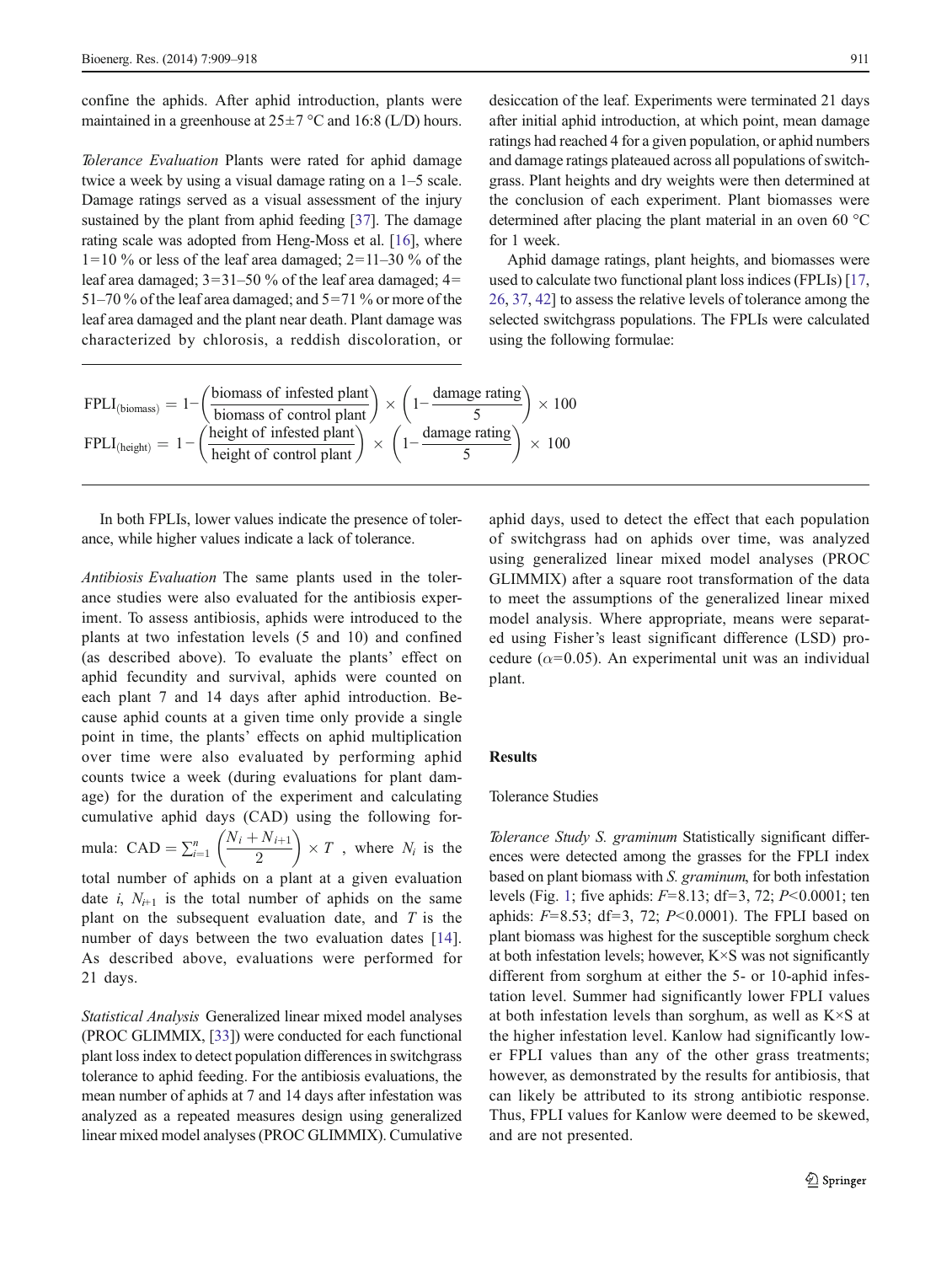<span id="page-3-0"></span>Fig. 1 FPLI values for S. graminum evaluations based on plant biomass (5- and 10-aphid infestation levels). Bars with the same letter within an initial infestation level are not significantly different  $(P>0.05)$ , LSD test. Lower FPLI value indicates tolerance



Significant differences in the FPLI index based on plant height were also detected among the grasses evaluated for the two *S. graminum* infestation levels (Fig. 2; five aphids:  $F=$ 6.65; df=2, 54; P<0.003; ten aphids: F=7.88; df=2, 54; P= 0.001). Similar to the FPLIs for biomass, FPLI values based on plant height were highest for the susceptible sorghum check and K×S, with no significant differences detected between sorghum and K×S at either infestation level. Summer had significantly lower FPLI values at both infestation levels than sorghum and K×S. Collectively, the FPLI values based on plant biomass and plant height indicate the presence of tolerance in Summer to S. graminum.

Tolerance Study S. flava Significant differences in the FPLI index based on plant biomass for S. flava were also detected among grasses for both levels of infestation (Fig. [3;](#page-4-0) five aphids:  $F=9.80$ ; df=3, 71;  $P<0.0001$ ; ten aphids:  $F=12.09$ ; df=3, 71;  $P<0.0001$ ). The susceptible sorghum had the highest FPLI values for S. flava at both infestation levels. The FPLI values for Summer were not significantly different

from sorghum at either infestation level, indicating a lack of tolerance. The mean FPLI value for K×S at the 5-aphid infestation level was significantly lower than both Summer and sorghum. For the 10-aphid infestation level, the FPLI value for K×S was significantly lower than sorghum; however, it was not significantly different from Summer. Again, Kanlow had the lowest FPLI values among grasses; however, it is not presented since the low FPLI values were considered to be a product of its strong antibiotic effect.

Significant differences in the FPLI based on plant height were also detected among treatments for both *S. flava* infesta-tion levels (Fig. [4;](#page-4-0) five aphids:  $F=16.59$ ; df=3, 72;  $P<0.0001$ ; ten aphids:  $F=21.40$ ; df=3, 72;  $P<0.0001$ ). At the 5-aphid infestation level, sorghum had a mean FPLI value significantly higher than both Summer and K×S. However, the mean FPLI was significantly lower for K×S than Summer at the lower infestation level. Sorghum also produced the highest FPLI value at the 10-aphid infestation level; however, it was not significantly different from Summer at that infestation level. No significant difference was detected between K×S

Fig. 2 FPLI values for S. *graminum* evaluations based on plant height (5- and 10-aphid infestation levels). Bars with the same letter within an initial infestation level are not significantly different  $(P>0.05)$ , LSD test. Lower FPLI value indicates tolerance

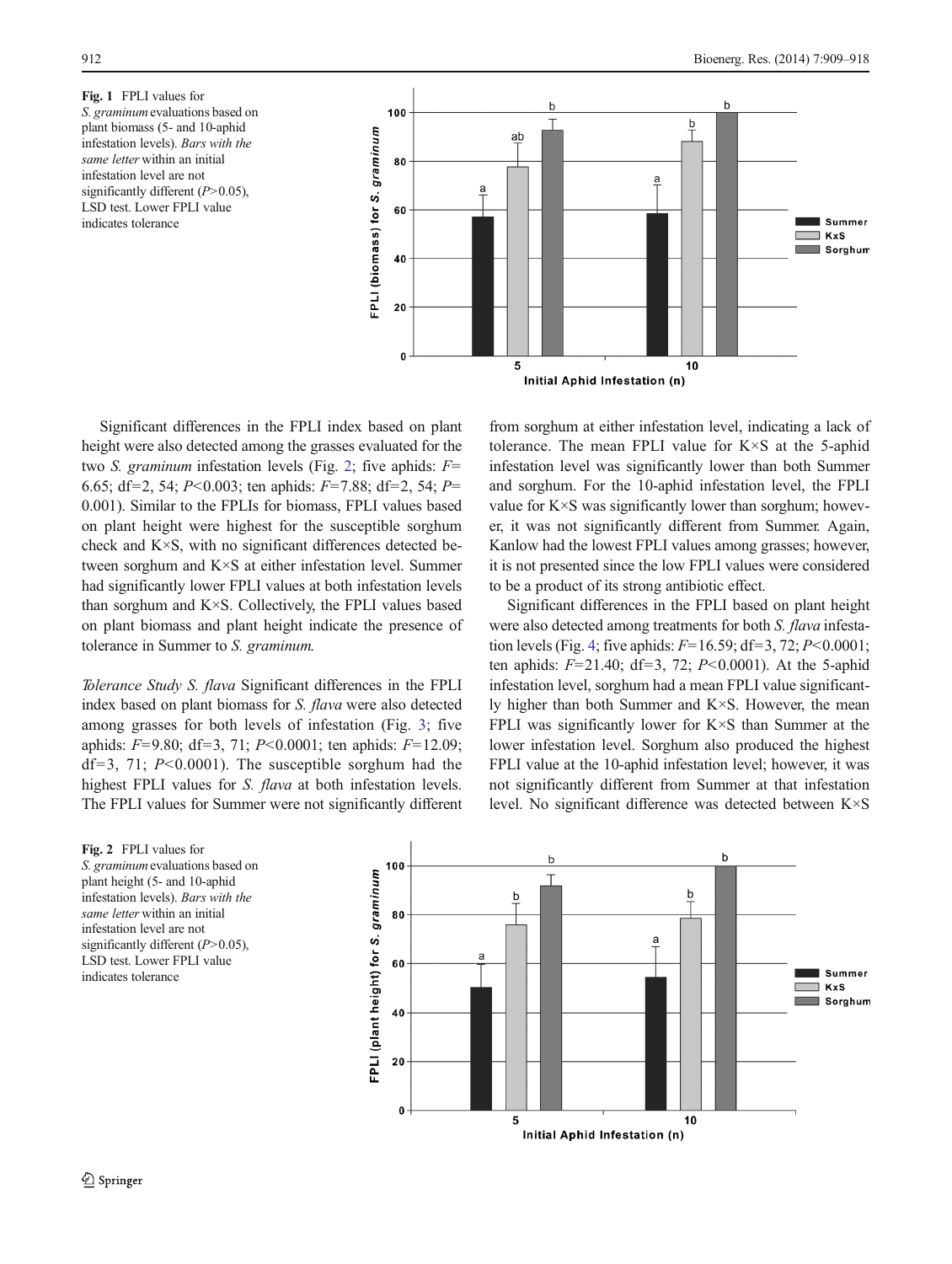<span id="page-4-0"></span>Fig. 3 FPLI values for S. flava evaluations based on plant biomass (5- and 10-aphid infestation levels). Bars with the same letter within an initial infestation level are not significantly different  $(P>0.05)$ , LSD test. Lower FPLI value indicates tolerance



and Summer for FPLI at the high infestation level, however the FPLI value for K×S was significantly lower than sorghum.

## Antibiosis Studies

Antibiosis Study S. graminum Significant differences were detected among the three switchgrass populations and sorghum for the mean number of S. graminum at both infestation levels (Table [1;](#page-5-0) five aphids:  $F=12.23$ ; df=3, 72;  $P<0.0001$ ; ten aphids:  $F=7.05$ ; df=3, 72;  $P=0.0003$ ). The susceptible sorghum cultivar BCK60, included in this evaluation as a check, consistently had the highest mean number of S. graminum among the grasses tested at all time points and infestation combinations. However, at the 14-day and 10 aphid infestation level, no significant differences were detected among any of the switchgrasses and sorghum for mean aphid numbers, despite sorghum supporting at least twice as many aphids as any switchgrass population. This was likely

the result of the large variation among replications for that treatment combination. Also, aphid counts were generally skewed among the susceptible grasses within the 14-day 10 aphid infestation level due to aphid populations overwhelming the susceptible plants, resulting in the reduction of plant quality and subsequent decline in aphid numbers. Thus, that treatment combination was found to be less informative than others.

At the 7-day time point and 5-aphid infestation level, K×S was not significantly different from the susceptible sorghum, with mean aphid numbers ( $\pm$ SEM) of 34.2 $\pm$ 5.2 and 45.2 $\pm$ 4.6, respectively. Further, K×S consistently supported the most S. graminum among the three switchgrass populations tested at all treatment combinations, and had significantly more aphids than both Kanlow and Summer at both 7 and 14 days for the 5-aphid infestation level. The mean S. graminum  $(\pm$ SEM) for K×S was 38.3 $\pm$ 7.6 at the 7-day 10-aphid infestation level; however, it did not support aphid numbers that were

Fig. 4 FPLI values for S. flava evaluations based on plant height (5- and 10-aphid infestation levels). Bars with the same letter within an initial infestation level are not significantly different (P>0.05), LSD test. Lower FPLI value indicates tolerance

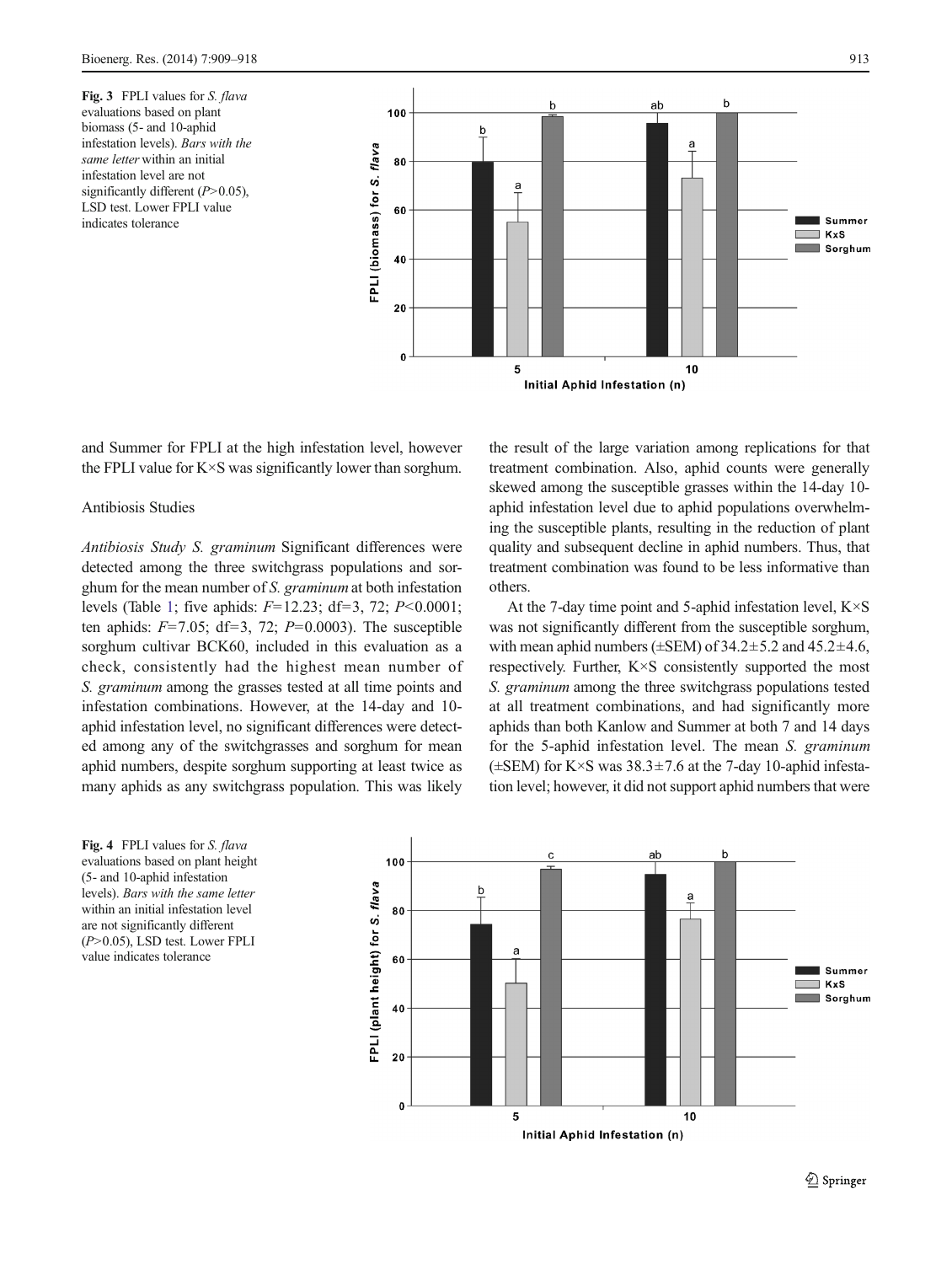<span id="page-5-0"></span>Table 1 Mean  $\pm$  SEM<sup>a</sup> number of S. graminum among switchgrass populations and sorghum at 7 and 14 days after initial introduction of five or ten aphids

| Mean $\pm$ SEM <i>S. graminum</i> |                                 |                            |                                  |                            |  |  |  |
|-----------------------------------|---------------------------------|----------------------------|----------------------------------|----------------------------|--|--|--|
| Switchgrass population            | 7 days after aphid introduction |                            | 14 days after aphid introduction |                            |  |  |  |
|                                   | 5-aphid infestation level       | 10-aphid infestation level | 5-aphid infestation level        | 10-aphid infestation level |  |  |  |
| Kanlow                            | $7.3 \pm 3.6a$                  | $8.2 \pm 1.8a$             | $4.4 \pm 2.5a$                   | $1.3 \pm 0.7a$             |  |  |  |
| Summer                            | $18.5 \pm 3.8b$                 | $28.5 \pm 6.8b$            | $10.0 \pm 3.9a$                  | $14.7 \pm 6.8a$            |  |  |  |
| $K \times S$                      | $34.2 \pm 5.2c$                 | $38.3 \pm 7.6b$            | $51.8 \pm 24.3 b$                | $23.4 \pm 9.1a$            |  |  |  |
| Sorghum                           | $45.2 \pm 4.6c$                 | $86.7 \pm 8.4c$            | $137.7 \pm 25.7c$                | $56.5 \pm 33.2a$           |  |  |  |

 $a$  Treatment means within the same column followed by the same letter indicate no significant differences ( $P$ >0.05), LSD test

significantly higher than Summer, which had  $28.5 \pm 6.8$ aphids.

The mean number of *S. graminum* among switchgrass populations was consistently the lowest for Kanlow at all treatment combinations. Kanlow supported significantly fewer aphids than Summer and K×S within both the 5-aphid and 10-aphid infestation levels at the 7-day evaluation, with mean aphid numbers ( $\pm$ SEM) of 7.3 $\pm$ 3.6 and 8.2 $\pm$ 1.8, respectively. Kanlow also had significantly fewer aphids than  $K \times S$  at the 14-day 5-aphid infestation level, with mean aphid numbers  $(\pm$ SEM) of 4.4 $\pm$ 2.5 and 51.8 $\pm$ 24.3, respectively, for the two populations. Although no significant differences were detected among any of the grasses at the 14-day 10-aphid infestation level, Kanlow supported a mean aphid number (±SEM) of 1.3  $\pm 0.7$ ; less than one-tenth of the aphids supported by the next lowest population, Summer, with 14.7±6.8 mean aphids.

Antibiosis Study S. flava Significant differences were also detected among switchgrass populations and sorghum for the mean number of S. *flava* at both infestation treatment levels (Table [2;](#page-6-0) five aphids:  $F=14.63$ ; df=3, 72;  $P<0.0001$ ; ten aphids:  $F=9.95$ ; df=3, 72;  $P<0.0001$ ). A significant interaction between treatment and infestation level  $(F=3.03; df=3,$ 72;  $P<0.035$ ), and treatment and time (evaluation date after infestation;  $F=6.13$ ; df=3, 72;  $P<0.001$ ) was also detected. Results for the mean aphid numbers at 7 and 14 days after infestation were similar between the S. graminum and S. flava evaluations; however, the relative rank of K×S and Summer was generally exchanged between the two studies. The susceptible sorghum check was consistently among the highest of all grasses for the mean number of S. flava at most time points and infestation combinations. At 7 days after aphid introduction, sorghum had significantly higher mean aphid numbers at both the 5-aphid and 10-aphid infestation levels than all switchgrass populations. However, at the 14-day mark, sorghum was not significantly different from Summer for the 5 aphid infestation level, or Summer and K×S for the 10-aphid infestation level.

When considering the 5-aphid infestation level, Summer had significantly more *S. flava* than all other switchgrass populations at both the 7-day and 14-day evaluations, with mean aphid numbers of  $28.1 \pm 6.1$  and  $110.9 \pm 24.5$ , respectively. For the 10-aphid infestation level, Summer was not significantly different from  $K \times S$  at either time point; however, both had significantly greater mean aphid numbers than Kanlow at both the 7-day and 14-day evaluations.

Similar to the results for S. graminum, Kanlow consistently had the lowest mean aphid numbers for S. flava as well. Although Kanlow was not significantly different from K×S for the 5-aphid infestation level at either time point, K×S had nearly a twofold higher mean aphid number (±SEM) than Kanlow at the 7-day evaluation  $(11.2\pm2.7$  and  $6.3\pm3.2$ , respectively), and over a threefold difference at the 14-day mark  $(33.4\pm7.8$  and  $10.7\pm5.3$ , respectively). For the 10-aphid infestation level, Kanlow produced significantly fewer aphids at both evaluation dates than Summer and K×S. Further, for the 10-aphid infestation level and both evaluation dates, the mean number of aphids for Kanlow was less than one-sixth of those for either of the other populations of switchgrass.

Cumulative Aphid Days Cumulative aphid days were also significant at both 5-aphid and 10-aphid infestation levels with S. graminum (Table [3](#page-6-0); five aphids:  $F=27.19$ ; df=3, 72; P<0.0001; ten aphids: F=17.20; df=3, 72; P<0.0001). Generally, CAD for *S. graminum* supported the results for mean aphid numbers at 7 and 14 days after aphid introduction. At both the low and high infestation level, the susceptible sorghum check was significantly higher than any of the switchgrasses with mean CADs ( $\pm$ SEM) of 998.9 $\pm$ 133.4 and 883.8  $\pm 116.5$ , respectively. Although not significantly different from Summer at the 10-aphid infestation level, K×S produced the largest response among the three switchgrass populations, with mean CADs ( $\pm$ SEM) of 614.0 $\pm$ 170.7 and 412.7 $\pm$ 76.8 at the 5-aphid and 10-aphid infestation levels, respectively. The mean CAD response for Kanlow was significantly lower than both Summer and K×S at both 5-aphid and 10-aphid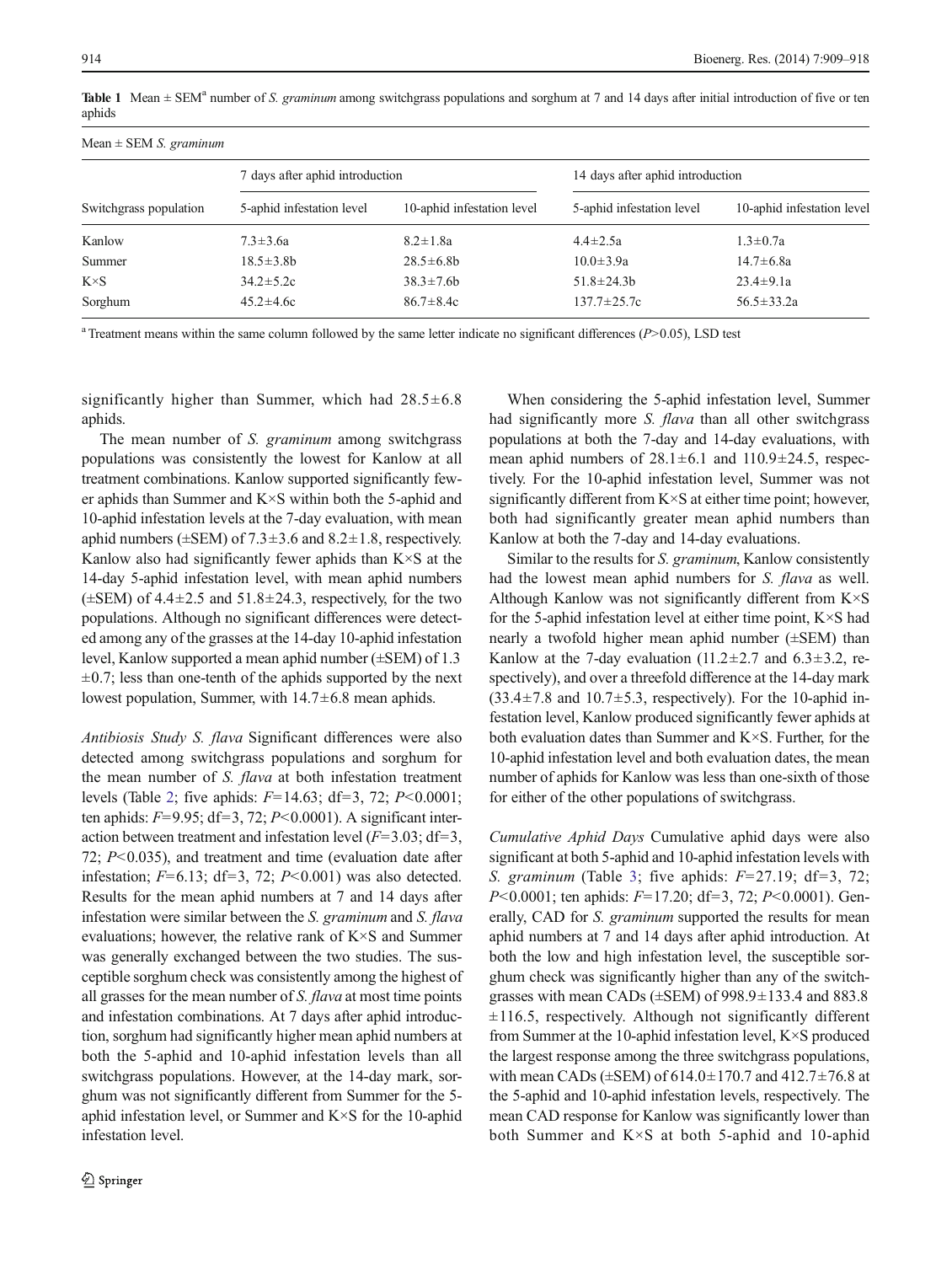| Mean $\pm$ SEM <i>S. flava</i> |                                 |                            |                                  |                            |  |  |  |
|--------------------------------|---------------------------------|----------------------------|----------------------------------|----------------------------|--|--|--|
| Switchgrass population         | 7 days after aphid introduction |                            | 14 days after aphid introduction |                            |  |  |  |
|                                | 5-aphid infestation level       | 10-aphid infestation level | 5-aphid infestation level        | 10-aphid infestation level |  |  |  |
| Kanlow                         | $6.3 \pm 3.2a$                  | $7.8 \pm 2.9a$             | $10.7 \pm 5.3a$                  | $15.0 \pm 7.4a$            |  |  |  |
| $K \times S$                   | $11.2 \pm 2.7a$                 | $48.8 \pm 10.4b$           | $33.4 \pm 7.8a$                  | $132.2 \pm 25.4b$          |  |  |  |
| Summer                         | $28.1 \pm 6.1b$                 | $59.7 \pm 8.9$ b           | $110.9 \pm 24.5b$                | $200.3 \pm 31.5b$          |  |  |  |
| Sorghum                        | $78.2 \pm 6.3c$                 | $117.6 \pm 13.5c$          | $184.6 \pm 15.2b$                | $170.7 \pm 67.3 b$         |  |  |  |

<span id="page-6-0"></span>Table 2 Mean  $\pm$  SEM<sup>a</sup> number of S. *flava* among switchgrass populations and sorghum at 7 and 14 days after initial introduction of five or ten aphids

<sup>a</sup> Treatment means within the same column followed by the same letter indicate no significant differences  $(P>0.05)$ , LSD test

infestation levels. Kanlow had a mean CAD ( $\pm$ SEM) of 73.0 $\pm$ 31.6 at the 5-aphid infestation level and  $70.1 \pm 10.7$  at the 10aphid infestation level. Overall, the mean CADs for Kanlow were less than one-half of those for Summer and K×S at both infestation levels. No significant differences were detected between infestation levels within the switchgrass populations and sorghum  $(F=0.98; df=3, 72; P=0.41)$ .

Significant differences were also detected among the grasses for CADs at both the 5-aphid and 10-aphid infestation levels with S. *flava* (Table 3; five aphids:  $F=14.26$ ; df=3, 72; P<0.0001; ten aphids: F=20.99; df=3, 72; P<0.0001). Over the duration of the experiment, Summer sustained the highest number of *S. flava* for both the 5-aphid and 10-aphid infestation levels among switchgrasses. For the 5-aphid infestation level, Summer had a CAD (±SEM) of 1,694.2±310.5, which was significantly higher than any other switchgrass. Summer also had the highest CAD for the 10-aphid infestation level, with a CAD ( $\pm$ SEM) of 2,471.7 $\pm$ 268.8; however, that was not significantly different from K×S within the same level, which had a CAD ( $\pm$ SEM) of 1,763.4 $\pm$ 266.2. Kanlow produced the lowest CADs for both the 5-aphid and 10-aphid infestation levels, with mean CADs ( $\pm$ SEM) of 198.5 $\pm$ 86.5 and 283.9 $\pm$ 132.0, respectively. At both infestation levels, CADs for Kanlow were significantly less than both K×S and Summer.

Further, Summer sustained CADs that were more than eightfold higher than the CADs for Kanlow within both infestation levels.

## Discussion and Conclusions

Categories of resistance to aphid pests have been previously documented in accessions of several related grass crops. In wheat, accessions have been identified with each of the three categories of resistance to the Russian wheat aphid, Diuraphis noxia (Kurdjumov), with ten Dn genes controlling resistance to D. noxia [\[36,](#page-9-0) [41\]](#page-9-0). Additionally, Hawley et al. [\[15\]](#page-8-0) and Miller et al.  $[21]$  $[21]$  $[21]$  reported that the *Dn*4 gene displayed antixenosis, antibiosis, and tolerance categories to D. noxia. Importantly, resistance that incorporates two or more categories of resistance is a particularly useful trait that may help delay the development of virulence of new aphid biotypes [[11,](#page-8-0) [41](#page-9-0)]. In this study, results indicate that Summer and K×S may possess some levels of both antibiosis and tolerance, depending on the aphid species. In general, results indicate the presence of tolerance, and possibly low levels of antibiosis, in Summer to S. graminum; however, for *S. flava*, the data suggest that  $K \times S$  possesses low levels of antibiosis along with possible low levels of tolerance.

Table 3 Mean  $\pm$  SEM<sup>a</sup> cumulative aphid days (CAD) over duration of the study for switchgrass populations and sorghum infested with S. graminum and S. flava (5- and 10-aphid infest levels)

| $Mean \pm SEM$ CAD     |                           |                            |                           |                            |  |  |  |
|------------------------|---------------------------|----------------------------|---------------------------|----------------------------|--|--|--|
| Switchgrass population | S. graminum               |                            | S. flava                  |                            |  |  |  |
|                        | 5-aphid infestation level | 10-aphid infestation level | 5-aphid infestation level | 10-aphid infestation level |  |  |  |
| Kanlow                 | $73.0 \pm 31.6a$          | $70.1 \pm 10.7a$           | $198.5 \pm 86.5a$         | $283.9 \pm 132.0a$         |  |  |  |
| Summer                 | $206.5 \pm 53.5b$         | $358.8 \pm 123.3 b$        | $1,694.2 \pm 310.5c$      | $2,471.7 \pm 268.8c$       |  |  |  |
| $K\times S$            | $614.0 \pm 170.7c$        | $412.7 \pm 76.8$ b         | $604.6 \pm 122.2$         | $1,763.4 \pm 266.2$ bc     |  |  |  |
| Sorghum                | $998.9 \pm 133.4$ d       | $883.8 \pm 116.5c$         | $1,033.1 \pm 33.3$ bc     | $1,229.1 \pm 181.2b$       |  |  |  |

<sup>a</sup> Treatment means within the same column followed by the same letter indicate no significant differences  $(P>0.05)$ , LSD test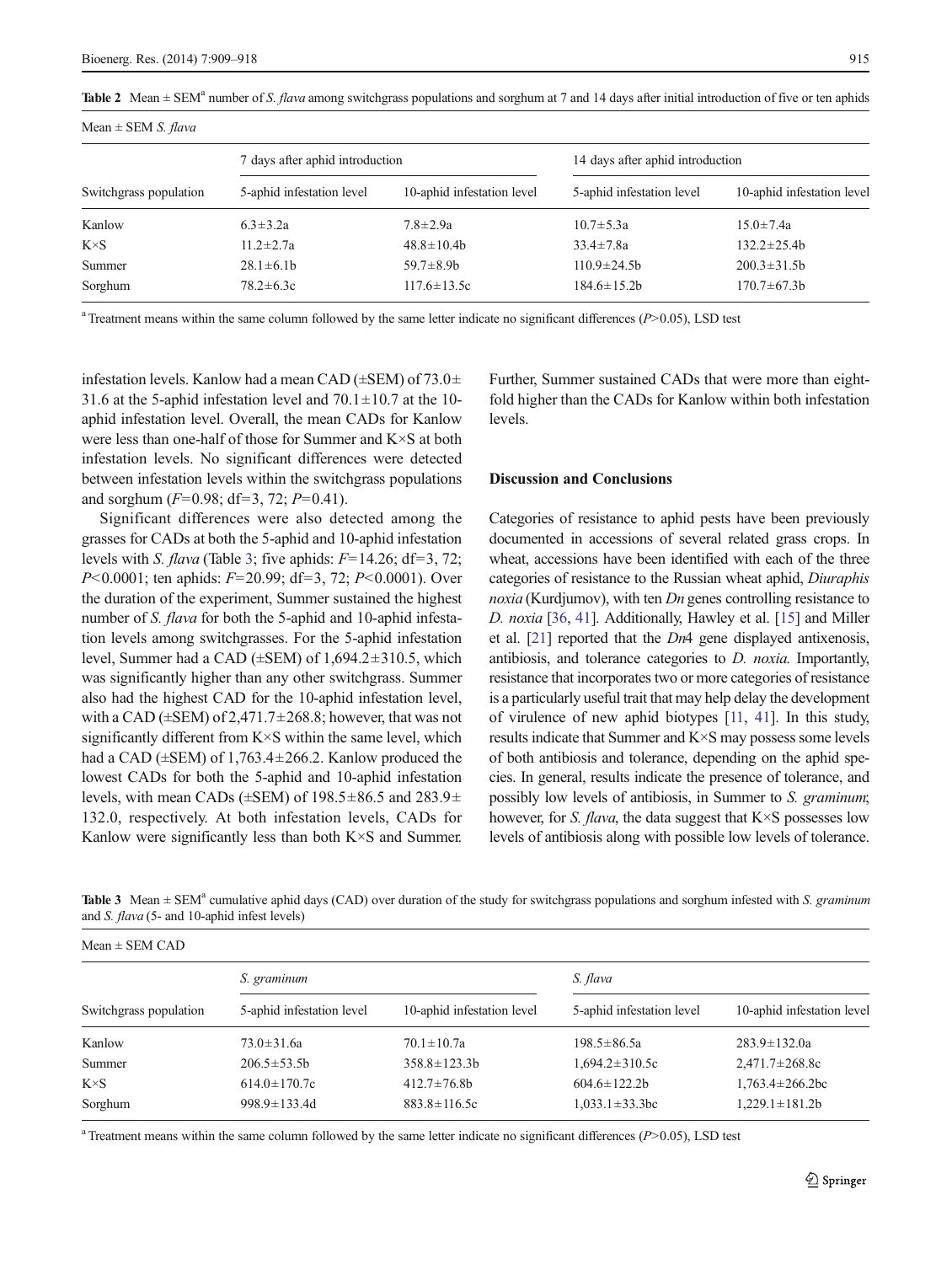In evaluations for Summer and Kanlow, mean aphid numbers demonstrated that there was an initial increase in aphid numbers followed by a reduction of S. graminum numbers over time. However, CAD data demonstrated that Summer plants supported a significantly higher number of S. graminum than Kanlow plants throughout the experiment. Altogether, these data suggest that Summer may possess moderate levels of antibiosis to S. graminum at lower infestation levels and over time.

The more prominent category of resistance to S. graminum within Summer plants appears to be tolerance. Both FPLI values (plant biomass and plant height) indicate the presence of tolerance in Summer to S. graminum. Summer had significantly lower FPLI values (based on plant height) than K×S at both infestation levels, and significantly lower FPLI (based on plant biomass) than K×S at the 10-aphid infestation level. It is particularly noteworthy that Summer plants did not have a significantly different CAD as compared to K×S plants for the higher infestation level, yet still had significantly lower FPLI values within that infestation level for both indices. Based on these data, tolerance is an important category of resistance to S. graminum for Summer.

Conversely, evaluations for S. flava indicated an inverse response between Summer and K×S, relative to S. graminum. The results for mean aphid numbers and CAD indicated that  $K \times S$  possessed a moderate level of antibiosis to S. flava, relative to Summer. In all parameters for antibiosis, K×S had significantly lower values than Summer at the 5-aphid infestation level. While K×S did have significantly lower FPLI values for both plant biomass and plant height than Summer, significant differences only occurred at the low infestation levels. However, K×S also supported significantly fewer S. *flava* at the low infestation level than Summer, making it difficult to determine if low FPLI values were a result of plant tolerance, or simply less aphid pressure.

Tolerance is generally considered to be particularly beneficial because it places little or no selection pressure on pests to overcome resistance through the development of new virulent biotypes and has little or no indirect negative effects on populations of natural enemies [\[11](#page-8-0)–[13](#page-8-0), [34](#page-9-0), [35\]](#page-9-0). Similarly, tolerance has been a major component of resistance to S. graminum in sorghum, Sorghum bicolor (L.) Moench [[12,](#page-8-0) [44\]](#page-9-0). Experiments in sorghum hybrids possessing levels of tolerance, showed that photosynthetic rates of resistant sorghum plants were unaffected by S. graminum feeding for short durations, while susceptible plants had a significant reduction photosynthetic rates [\[25\]](#page-9-0). Nagaraj et al. [[25\]](#page-9-0) suggested that the tolerance might be the result of the inability of salivary toxins from S. *graminum* to interact with specific targets in the host plant or longer times needed to cause injury in resistant lines. Further, evaluations for categories of resistance among select sorghum varieties have indicated tolerance as an important component of S. graminum resistance based on cumulative

insect days [\[8](#page-8-0)], chlorophyll content, and photosynthetic rates [\[13](#page-8-0), [25](#page-9-0)], and by tolerance index and proportional dry weight loss [\[13\]](#page-8-0).

Antibiosis studies evaluated aphid survival and multiplication among the switchgrasses. Significant differences were found in mean aphid numbers at both the 7-day and 14-day evaluations, suggesting that antibiosis is an important category of resistance in switchgrass to both S. graminum and S. *flava*. In evaluations for both aphid species, Kanlow consistently had the lowest mean aphid numbers within all time points and infestation levels. Further, mean aphid numbers remained stable for Kanlow across all treatment combinations, regardless of infestation level or date. Kanlow also supported the lowest mean CADs within both infestation levels of S. graminum and S. flava, among all grasses tested. Collectively, these data demonstrate that Kanlow did have adverse effects on the reproduction and/or survival of both aphid species tested. These results are important and demonstrated that Kanlow possesses multiple-species resistance. Although relatively few studies have evaluated categories of resistance to S. flava, similar multi-species resistance was documented in sugarcane, Saccharum spp., to both S. flava and the sugarcane aphid, Melanaphis sacchari (Zehntner), with antibiosis as the primary component of resistance [[2](#page-8-0)].

Multi-species resistance is a particularly important quality; however, it has traditionally been difficult to identify/develop [\[35](#page-9-0)]. According to Smith [[35](#page-9-0)], "multiple-species resistance provides many advantages and is much more economically and ecologically valuable because it may result in a greater reduction in the total amount of insecticides applied to the system than reductions resulting from a cultivar with resistance to only one pest, and may be helpful in avoiding the emergence of a secondary pest species as a primary pest". Accordingly, this makes Kanlow an attractive candidate for providing traits that can be used to improve switchgrass germplasm for bioenergy.

Interestingly, while Kanlow had a consistent antibiotic response to both aphid species, Summer had a tolerant response to *S. graminum* and a susceptible response to *S. flava*, whereas, K×S had an inverse response with S. *graminum* and S. *flava*. This indicates multiple resistance mechanisms are present in switchgrass and raises interesting questions about the inheritance of the insect-resistance genes. It is also noteworthy that data for both FPLIs were consistent for both aphid species. While biomass yield is a particularly important parameter for a bioenergy feedstock, indices based on both plant biomass and plant height proved to be effective measures for assessing switchgrass tolerance with consistent responses.

This research provides valuable information and represents the first attempt at categorizing resistance in switchgrass. These studies demonstrated that both antibiosis and tolerance are important categories of resistance in tetraploid switchgrass populations being developed as bioenergy feedstocks. Most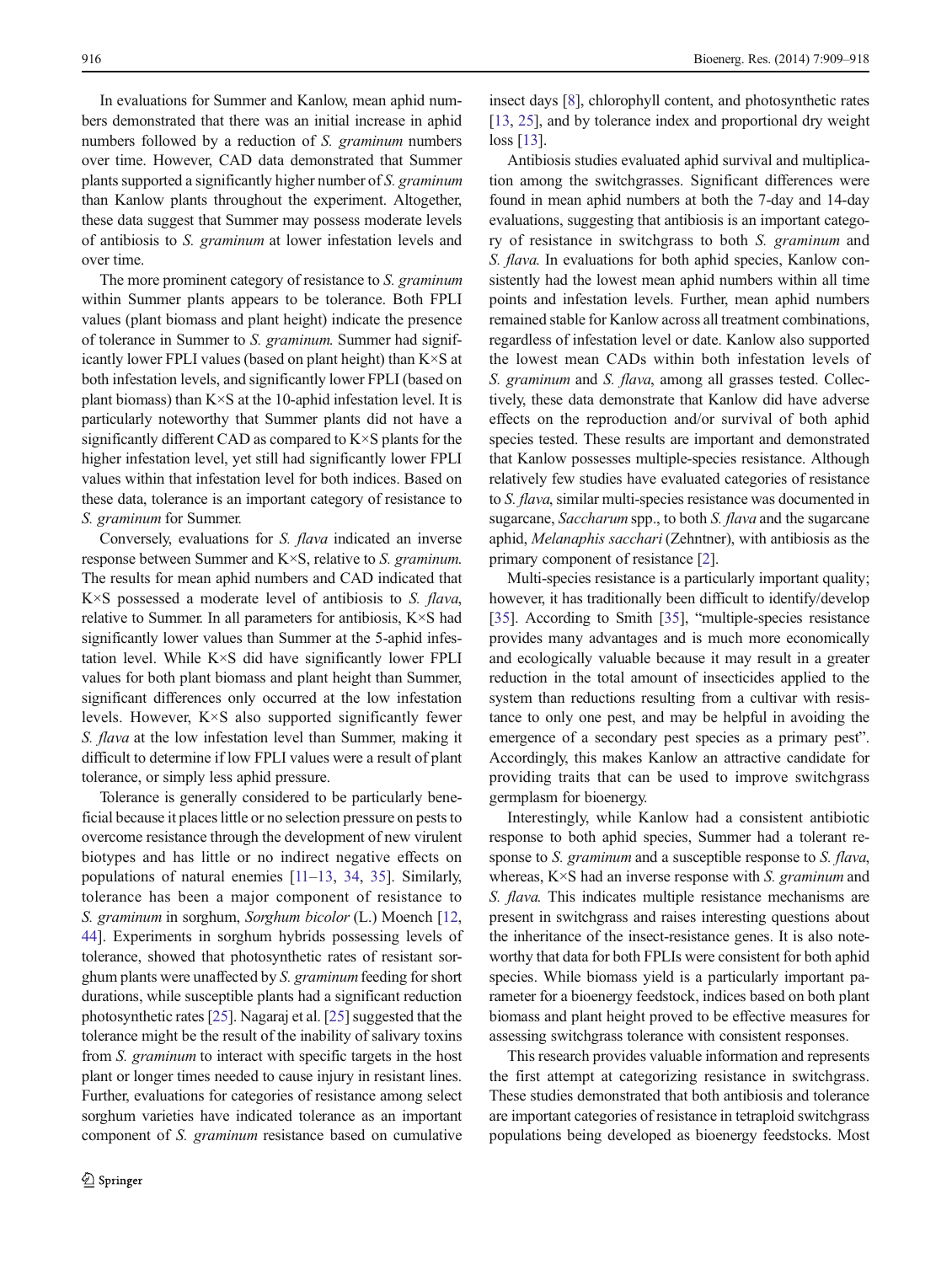<span id="page-8-0"></span>notably, we demonstrated that Kanlow possesses multiplespecies resistance, with strong antibiotic effects against both S. graminum and S. flava, while tolerance is an important category of resistance for Summer to S. graminum. Collectively, this work provides a foundation for future investigation into insect-resistant switchgrasses to improve our understanding of the antibiotic and tolerant mechanisms involved.

The development of switchgrass lines (or cultivars) with resistance to insects offers potential for proactively managing insect pests of biomass crops with an environmentally and economically sustainable solution. Identifying the categories of resistance is critical for understanding the underlying mechanisms of resistance and improving our knowledge of the plant–insect interactions within this system. Furthermore, identification of the categories and mechanisms of resistance is critical for preserving resistance traits and developing integrated pest management strategies.

Acknowledgments We gratefully acknowledge Z B Mayo for reviewing the manuscript; R. Patrick, S. Harvey, J. Pretorius, and H. Pretorius (University of Nebraska) for technical assistance; and K. P. Vogel for providing the switchgrass germplasm for these studies. This research was supported in part by the USDA—National Institute of Food and Agriculture grant number 2011-67009-30096, and by the USDA-ARS CRIS project 5440-21000-030-00D. The US Department of Agriculture, Agricultural Research Service, is an equal opportunity/affirmative action employer and all agency services are available without discrimination. Mention of commercial products and organizations in this manuscript is solely to provide specific information. It does not constitute endorsement by USDA-ARS over other products and organizations not mentioned.

Open Access This article is distributed under the terms of the Creative Commons Attribution License which permits any use, distribution, and reproduction in any medium, provided the original author(s) and the source are credited.

#### References

- 1. Adamski D, Johnson PJ, Boe AA, Bradshaw JD, Pultyniewicz A (2010) Descriptions of life-stages of Blastobasis repartella (Lepidoptera: Gelechioidea: Coleophoridae: Blastobasinae) and observations on its biology in switchgrass. Zootaxa 2656:41–54
- 2. Akbar W, Showler AT, Reagan TE, White WH (2010) Categorizing sugarcane cultivar resistance to the sugarcane aphid and yellow sugarcane aphid (Hemiptera: Aphididae). J Econ Entomol 103(4): 1431–1437. doi[:10.1603/ec09336](http://dx.doi.org/10.1603/ec09336)
- 3. Alderson J, Sharp WC (1994) Grass varieties in the United States. Agric. Handb. 170. Washington, DC, USDA, Soil Conserv. Serv.
- 4. Baxendale FP, Heng-Moss TM, Riordan TP (1999) Blissus occiduus (Hemiptera: Lygaeidae): a chinch bug pest new to buffalograss turf. J Econ Entomol 92(5):1172–1176
- 5. Bouton J (2008) Improvement of switchgrass as a bioenergy crop. In: Vermerris W (ed) Genetic improvement of bioenergy crops. Springer, pp 295–308.
- 6. Burd JD, Prasifka JR, Bradshaw JD (2012) Establishment and host effects of cereal aphids on switchgrass (Panicum virgatum L.) cultivars. Southwest Entomol 37(2):115–122
- 7. Costich DE, Friebe B, Sheehan MJ, Casler MD, Buckler ES (2010) Genome-size variation in switchgrass (Panicum virgatum): flow

cytometry and cytology reveal rampant aneuploidy. Plant Genome J 3(3):130–141. doi:[10.3835/plantgenome2010.04.0010](http://dx.doi.org/10.3835/plantgenome2010.04.0010)

- 8. Dogramaci M, Mayo ZB, Wright R, Reese JC (2007) Categories of resistance, antibiosis and tolerance, to biotype I greenbug (Schizaphis graminum (Rondani) Homoptera: Aphididae) in four sorghum (Sorghum bicolor (L.) Moench. Poales: Gramineae) hybrids. J Kans Entomol Soc 80(3):183–191
- 9. Dowd PF, Johnson ET (2009) Differential resistance of switchgrass Panicum virgatum L. lines to fall armyworms Spodoptera frugiperda (J. E. Smith). Genet Resour Crop Evol 56(8):1077–1089. doi[:10.](http://dx.doi.org/10.1007/s10722-009-9430-6) [1007/s10722-009-9430-6](http://dx.doi.org/10.1007/s10722-009-9430-6)
- 10. Dowd PF, Sarath G, Mitchell RB, Saathoff AJ, Vogel KP (2012) Insect resistance of a full sib family of tetraploid switchgrass Panicum virgatum L. with varying lignin levels. Genet Resour Crop Evol 60(3):975–984. doi[:10.1007/s10722-012-9893-8](http://dx.doi.org/10.1007/s10722-012-9893-8)
- 11. Ennahli S, Bouhssini ME, Grando S, Anathakrishnan R, Niide T, Starkus L, Starkey S, Smith CM (2009) Comparison of categories of resistance in wheat and barley genotypes against biotype 2 of the Russian wheat aphid, Diuraphis noxia (Kurdjumov). Arthropod-Plant Interactions 3(1):45–53. doi[:10.1007/s11829-009-9054-y](http://dx.doi.org/10.1007/s11829-009-9054-y)
- 12. Flinn M, Smith CM, Reese JC, Gill B (2001) Categories of resistance to greenbug (Homoptera: Aphididae) biotype I in Aegilops tauschii germplasm. J Econ Entomol 94(2):558–563. doi[:10.1603/0022-](http://dx.doi.org/10.1603/0022-0493-94.2.558) [0493-94.2.558](http://dx.doi.org/10.1603/0022-0493-94.2.558)
- 13. Girma M, Kofoid KD, Reese JC (1998) Sorghum germplasm tolerant to greenbug (Homoptera: Aphididae) feeding damage as measured by reduced chlorophyll loss. J Kans Entomol Soc 71(2):108–115
- 14. Hanafi A, Radcliffe EB, Ragsdale DW (1989) Spread and control of potato leafroll virus in Minnesota. J Econ Entomol 82(4):1201–1206
- 15. Hawley CJ, Paeirs FB, Randolph TL (2003) Categories of resistance at different growth stages in Halt, a winter wheat resistant to the Russian wheat aphid (Homoptera: Aphididae). J Econ Entomol 96(1):214–219
- 16. Heng-Moss TM, Baxendale FP, Riordan TP, Foster JE (2002) Evaluation of buffalograss germplasm for resistance to Blissus occiduus (Hemiptera: Lygaeidae). J Econ Entomol 95(5):1054– 1058. doi[:10.1603/0022-0493-95.5.1054](http://dx.doi.org/10.1603/0022-0493-95.5.1054)
- 17. Heng-Moss TM, Baxendale FP, Riordan TP, Lee K (2003) Chinch bug-resistant buffalograss: an investigation of tolerance, antixenosis, and antibiosis. J Econ Entomol 96(6):1942–1951
- 18. Hultquist SJ, Vogel KP, Lee DJ, Arumuganathan K, Kaeppler S (1997) DNA content and chloroplast DNA polymorphisms among switchgrasses from remnant midwestern prairies. Crop Sci 37:595– 598
- 19. Koch KG, Fithian R, Heng-Moss TM, Bradshaw JD, Sarath G, Spilker C (2014) Evaluation of tetraploid switchgrass (Poales: Poaceae) populations for host suitability and differential resistance to four cereal aphids. J Econ Entomol (In Press).
- 20. Martinez-Reyna JM, Vogel KP (2008) Heterosis in switchgrass: spaced plants. Crop Sci 48(4):1312–1320. doi:[10.2135/](http://dx.doi.org/10.2135/cropsci2007.12.0695) [cropsci2007.12.0695](http://dx.doi.org/10.2135/cropsci2007.12.0695)
- 21. Miller HR, Randolph TL, Peairs FB (2003) Categories of resistance at four growth stages in three wheats resistant to the Russian wheat aphid (Homoptera: Aphididae). J Econ Entomol 96(3):673–679. doi: [10.1603/0022-0493-96.3.673](http://dx.doi.org/10.1603/0022-0493-96.3.673)
- 22. Mitchell R, Vogel KP, Sarath G (2008) Managing and enhancing switchgrass as a bioenergy feedstock. Biofuels Bioprod Biorefin 2(6):530–539. doi[:10.1002/bbb.106](http://dx.doi.org/10.1002/bbb.106)
- 23. Moore KJ, Moser LE, Vogel KP, Waller SS, Johnson BE, Pedersen JF (1991) Describing and quantifying growth stages of perennial forage grasses. Agron J 83:1073–1077
- 24. Nabity PD, Zangerl AR, Berenbaum R, DeLucia EH (2011) Bioenergy crops Miscanthus×giganteus and Panicum virgatum reduce growth and survivorship of Spodoptera frugiperda (Lepidoptera: Noctuidae). J Econ Entomol 104(2):459–464. doi[:10.](http://dx.doi.org/10.1603/ec10311) [1603/ec10311](http://dx.doi.org/10.1603/ec10311)